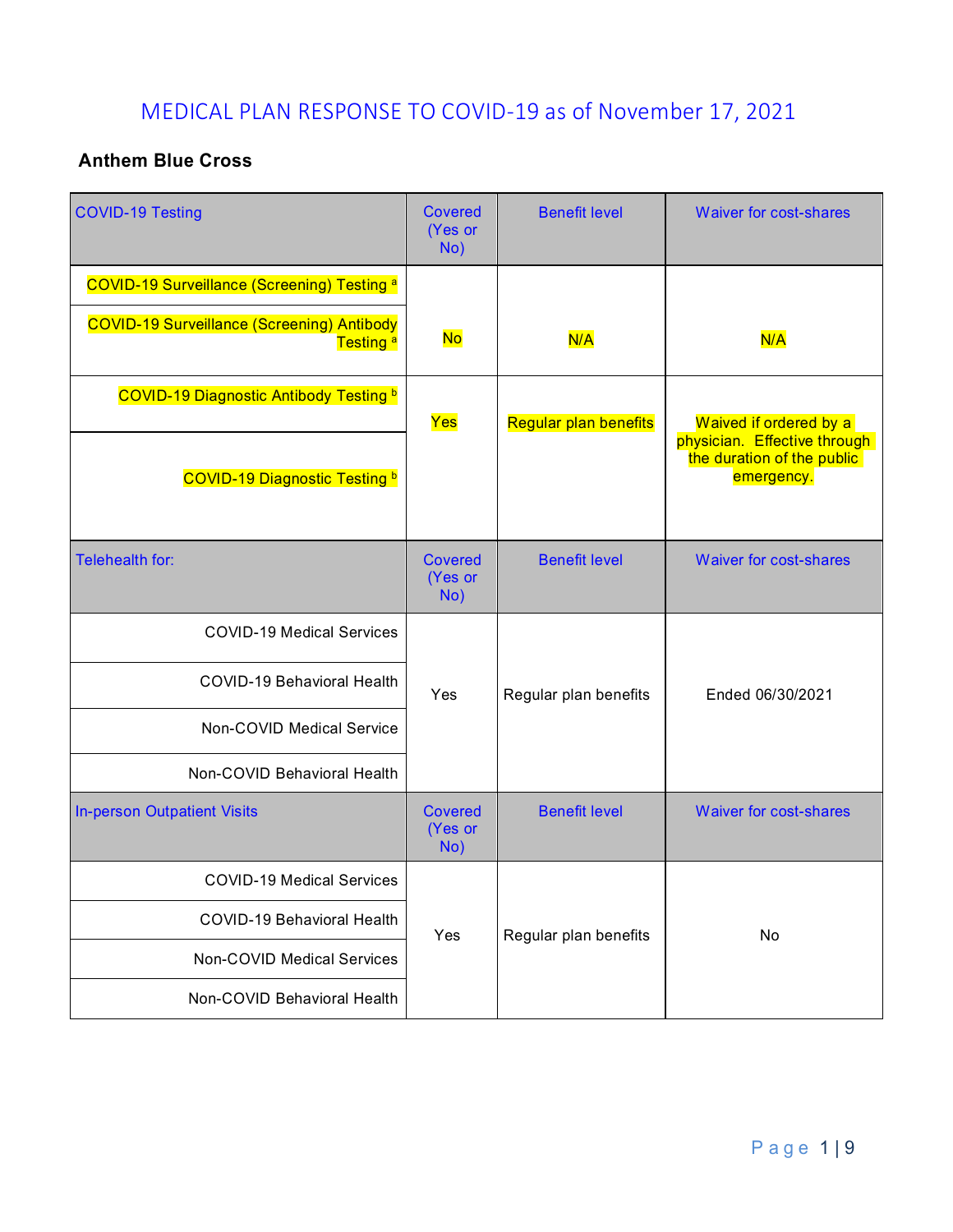| <b>Urgent Care Visits</b>                                                                                                                                               | Covered<br>(Yes or<br>No) | <b>Benefit level</b>  | Waiver for cost-shares        |  |
|-------------------------------------------------------------------------------------------------------------------------------------------------------------------------|---------------------------|-----------------------|-------------------------------|--|
| COVID-related                                                                                                                                                           |                           |                       |                               |  |
| Non-COVID related                                                                                                                                                       | Yes                       | Regular plan benefits | No                            |  |
| <b>Emergency Room</b>                                                                                                                                                   | Covered<br>(Yes or<br>No) | <b>Benefit level</b>  | <b>Waiver for cost-shares</b> |  |
| COVID-related                                                                                                                                                           |                           |                       |                               |  |
| Non-COVID related                                                                                                                                                       | Yes                       | Regular plan benefits | <b>No</b>                     |  |
| For more information, visit:                                                                                                                                            |                           |                       |                               |  |
| https://www.anthem.com/ca/coronavirus/                                                                                                                                  |                           |                       |                               |  |
| a Surveillance testing (screening testing) for workplace, schools, or travel.                                                                                           |                           |                       |                               |  |
| <b>b</b> Diagnostic testing for individuals who are with symptoms consistent with COVID-19, or asymptomatic with or<br>without known or suspected exposure to COVID-19. |                           |                       |                               |  |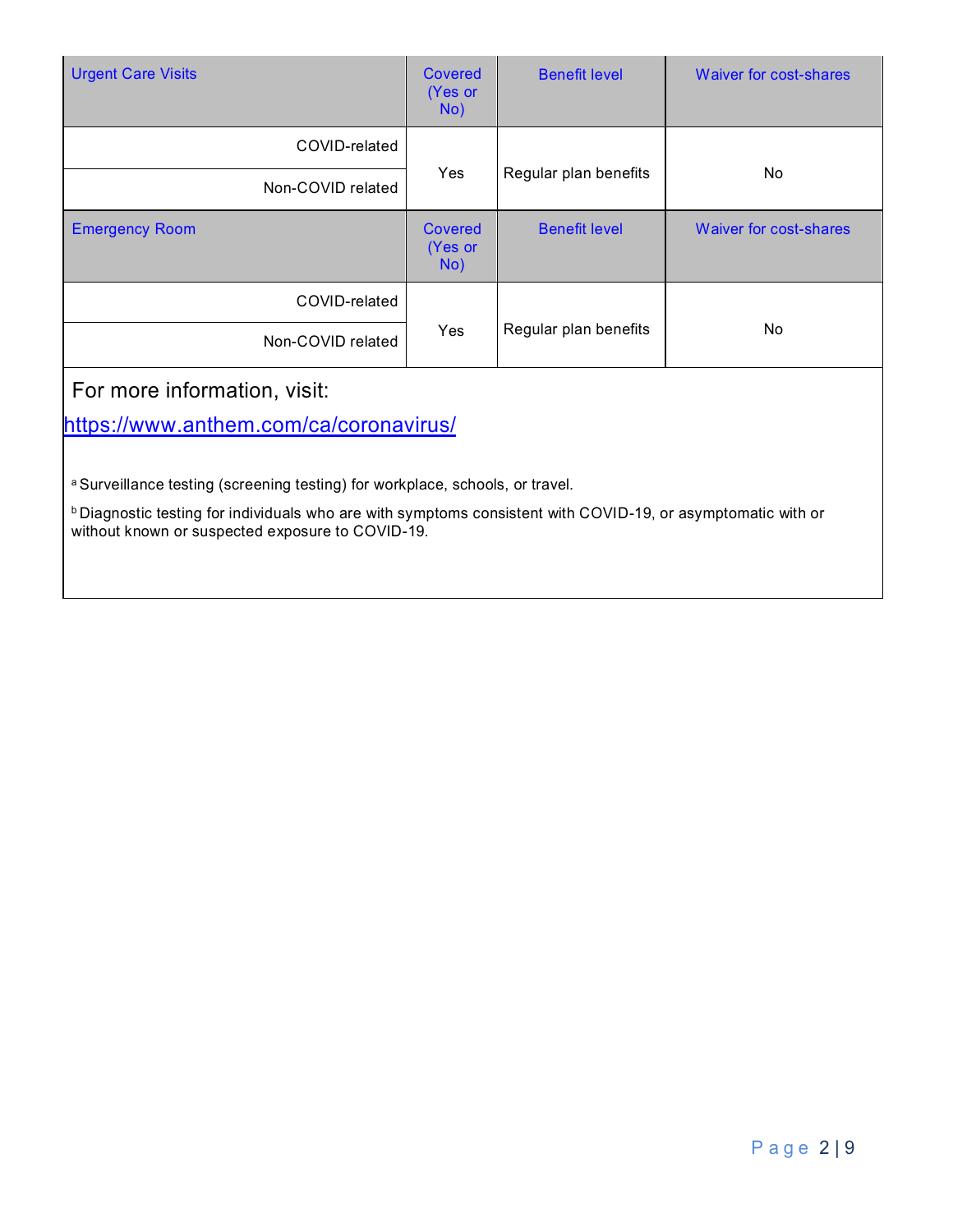#### **Health Net**

| <b>COIVD-19 Testing</b>                                                    | <b>Covered</b><br>(Yes or<br>No) | <b>Benefit level</b>         | <b>Waiver for cost-shares</b>                                        |
|----------------------------------------------------------------------------|----------------------------------|------------------------------|----------------------------------------------------------------------|
| <b>COVID-19 Surveillance (Screening) Testing 1c</b>                        |                                  |                              |                                                                      |
| <b>COVID-19 Surveillance (Screening) Antibody</b><br>Testing <sup>1c</sup> | Yes                              | <b>Regular plan benefits</b> | <b>Effective through the</b><br>duration of the public<br>emergency. |
| <b>COVID-19 Diagnostic Antibody Testing 1d</b>                             |                                  |                              |                                                                      |
| <b>COVID-19 Diagnostic Testing 1d</b>                                      |                                  |                              |                                                                      |
| Telehealth for:                                                            | <b>Covered</b><br>(Yes or<br>No) | <b>Benefit level</b>         | <b>Waiver for cost-shares</b>                                        |
| <b>COVID-19 Medical Services</b>                                           |                                  |                              |                                                                      |
| <b>COVID-19 Behavioral Health</b>                                          |                                  |                              |                                                                      |
| Non-COVID Medical Service                                                  | Yes                              | Regular plan benefits        | Ended 05/31/2021                                                     |
| Non-COVID Behavioral Health                                                |                                  |                              |                                                                      |
| In-person Outpatient/Office Visits                                         | <b>Covered</b><br>(Yes or<br>No) | <b>Benefit level</b>         | <b>Waiver for cost-shares</b>                                        |
| <b>COVID-19 Medical Services</b>                                           |                                  |                              |                                                                      |
| <b>COVID-19 Behavioral Health</b>                                          | Yes                              | Regular plan benefits        | No                                                                   |
| Non-COVID Medical Service                                                  |                                  |                              |                                                                      |
| Non-COVID Behavioral Health                                                |                                  |                              |                                                                      |
| <b>Urgent Care Visits</b>                                                  | <b>Covered</b><br>(Yes or<br>No) | <b>Benefit level</b>         | <b>Waiver for cost-shares</b>                                        |
| COVID-related                                                              | Yes                              | Regular plan benefits        | No                                                                   |
| Non-COVID related                                                          |                                  |                              |                                                                      |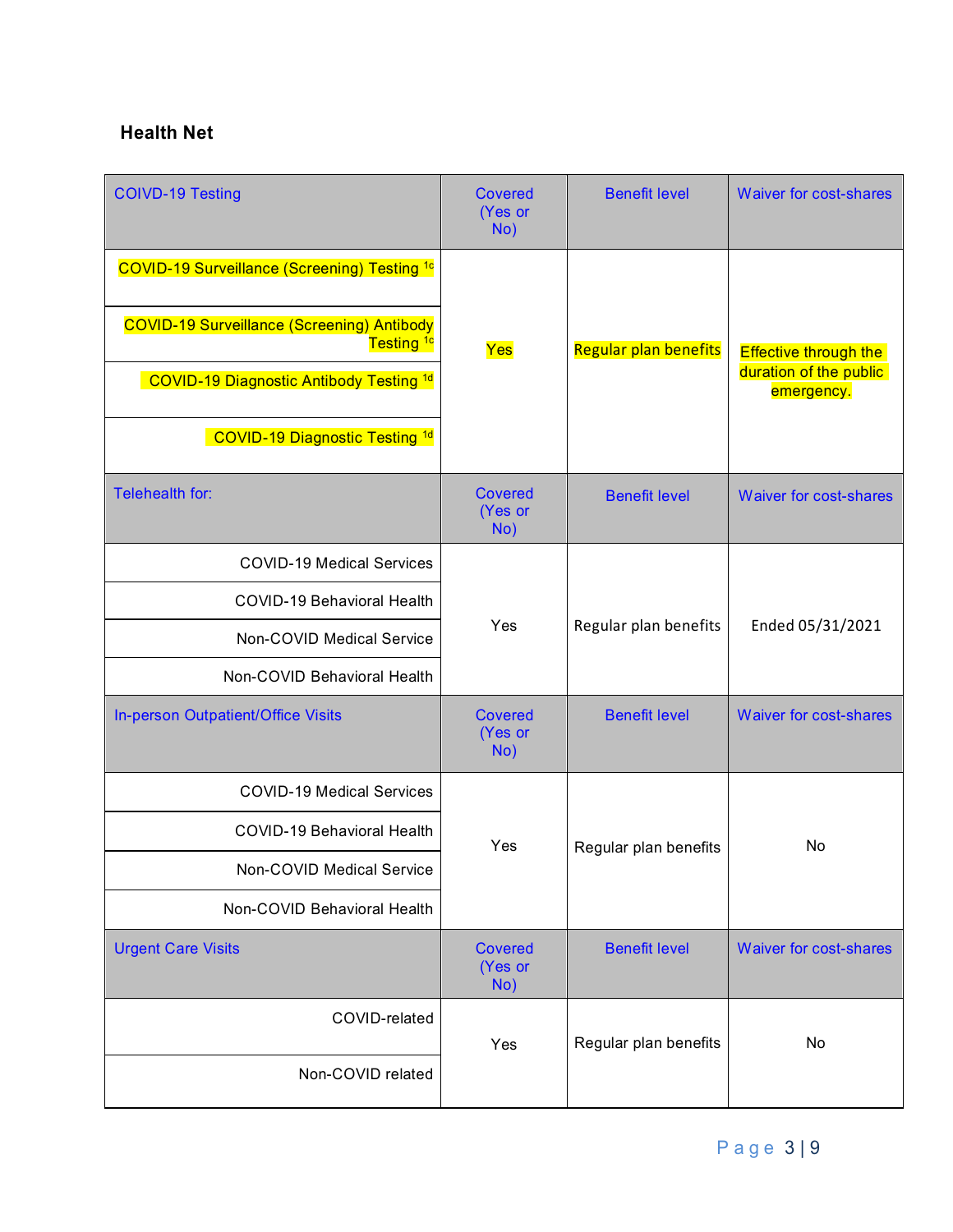| <b>Emergency Room</b>                                                                                                                                                                  | <b>Covered</b><br>(Yes or<br>No) | <b>Benefit level</b>         | <b>Waiver for cost-shares</b> |  |
|----------------------------------------------------------------------------------------------------------------------------------------------------------------------------------------|----------------------------------|------------------------------|-------------------------------|--|
| COVID-related                                                                                                                                                                          |                                  | Regular plan benefits<br>Yes | No                            |  |
| Non-COVID related                                                                                                                                                                      |                                  |                              |                               |  |
| For more information, visit: https://uc.healthnetcalifornia.com/<br><sup>1</sup> Link to DMHC All plan letter dated June 7, 2021 on continued coverage of COVID-19 diagnostic testing. |                                  |                              |                               |  |
| https://www.dmhc.ca.gov/Portals/0/Docs/DO/APL21-016-ContinuedCoverageOfCOVID-19DiagnosticTesting.pdf                                                                                   |                                  |                              |                               |  |
| <sup>c</sup> Surveillance testing (screening testing) for workplace, schools, travel or individuals who are asymptomatic with<br>no known exposure to COVID-19.                        |                                  |                              |                               |  |
| <sup>d</sup> Diagnostic testing for individuals who are with symptoms consistent with COVID-19, or asymptomatic with<br>known or suspected exposure to SARS-CoV-2.                     |                                  |                              |                               |  |
|                                                                                                                                                                                        |                                  |                              |                               |  |
|                                                                                                                                                                                        |                                  |                              |                               |  |
|                                                                                                                                                                                        |                                  |                              |                               |  |
|                                                                                                                                                                                        |                                  |                              |                               |  |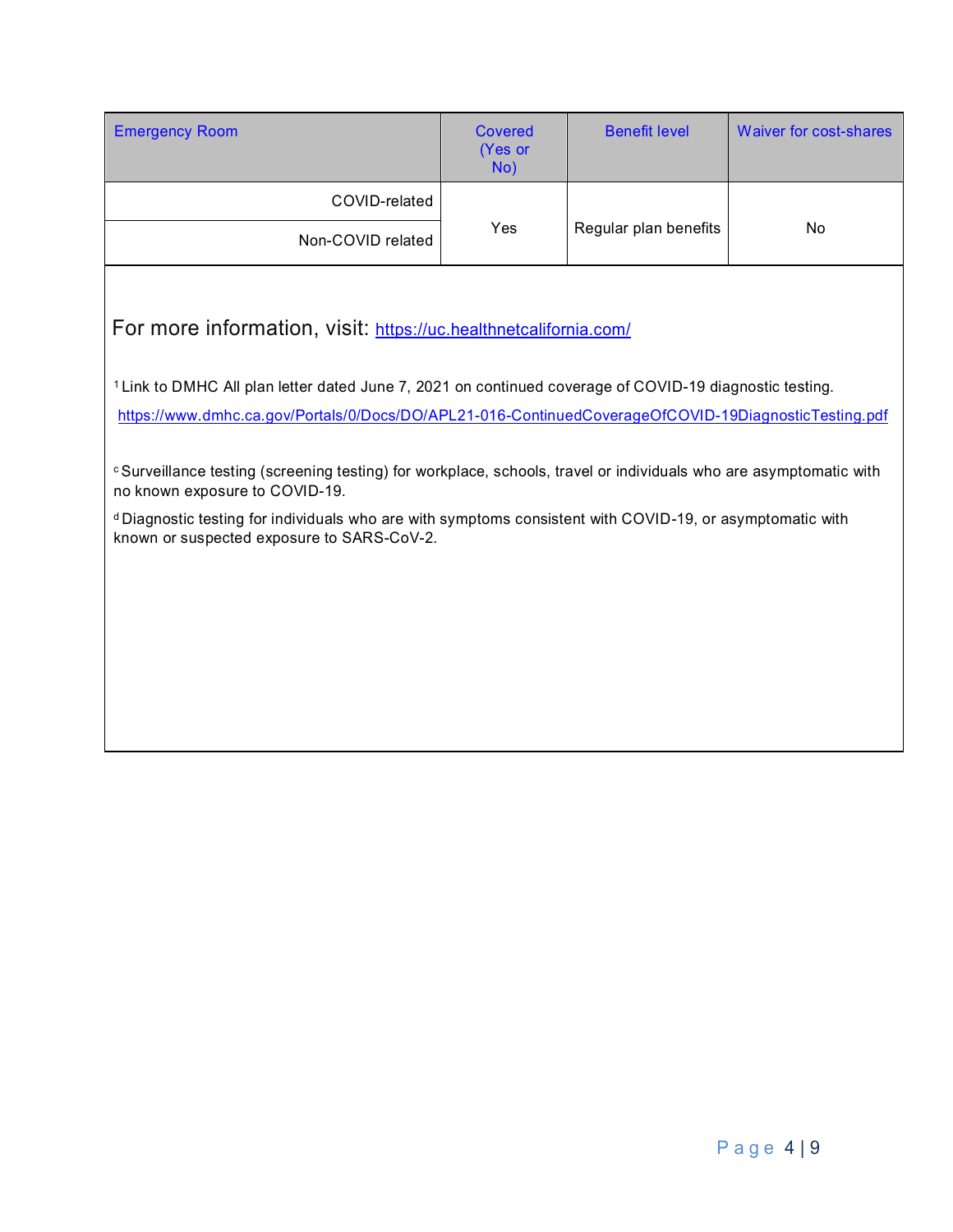### **Kaiser Permanente**

| <b>COVID-19 Testing</b>                                                                                                           | Covered<br>(Yes or<br>No)        | <b>Benefit Level</b>         | <b>Waiver for cost-shares</b>                                        |
|-----------------------------------------------------------------------------------------------------------------------------------|----------------------------------|------------------------------|----------------------------------------------------------------------|
| <b>COVID-19 Surveillance (Screening) Testing 1c</b><br><b>COVID-19 Surveillance (Screening) Antibody</b><br>Testing <sup>1c</sup> | <b>No</b>                        | N/A                          | N/A                                                                  |
| <b>COVID-19 Diagnostic Antibody Testing 1d</b>                                                                                    |                                  |                              |                                                                      |
| <b>COVID-19 Diagnostic Testing 1d</b>                                                                                             | Yes                              | <b>Regular plan benefits</b> | <b>Effective through the</b><br>duration of the public<br>emergency* |
| Telehealth for:                                                                                                                   | Covered<br>(Yes or<br>No)        | <b>Benefit Level</b>         | <b>Waiver for cost-shares</b>                                        |
| <b>COVID-19 Medical Services</b>                                                                                                  |                                  |                              |                                                                      |
| <b>COVID-19 Behavioral Health</b>                                                                                                 | Yes                              | Telehealth services at       | N/A                                                                  |
| Non-COVID Medical Service                                                                                                         |                                  | KP are no charge.            |                                                                      |
| Non-COVID Behavioral Health                                                                                                       |                                  |                              |                                                                      |
| <b>In-person Outpatient Visits</b>                                                                                                | <b>Covered</b><br>(Yes or<br>No) | <b>Benefit Level</b>         | <b>Waiver for cost-shares</b>                                        |
| <b>COVID-19 Medical Services</b>                                                                                                  |                                  |                              |                                                                      |
| 1. All services including Monoclonal<br><b>Antibody Treatment (Medicare only)</b>                                                 | Yes                              | Regular plan benefits        | Through 12/31/2021                                                   |
| All services including Monoclonal<br>2.<br>Antibody Treatment (non-Medicare)                                                      | Yes                              | Regular plan benefits        | Ended 7/31/2021                                                      |
| <b>COVID-19 Behavioral Health (Medicare only)</b>                                                                                 | Yes                              | Regular plan benefits        | Through 12/31/2021                                                   |
| COVID-19 Behavioral Health (non-Medicare)                                                                                         | Yes                              | Regular plan benefits        | Ended 07/31/2021                                                     |
| Non-COVID Medical Service                                                                                                         | Yes                              | Regular plan benefits        | No                                                                   |
| Non-COVID Behavioral Health                                                                                                       |                                  |                              |                                                                      |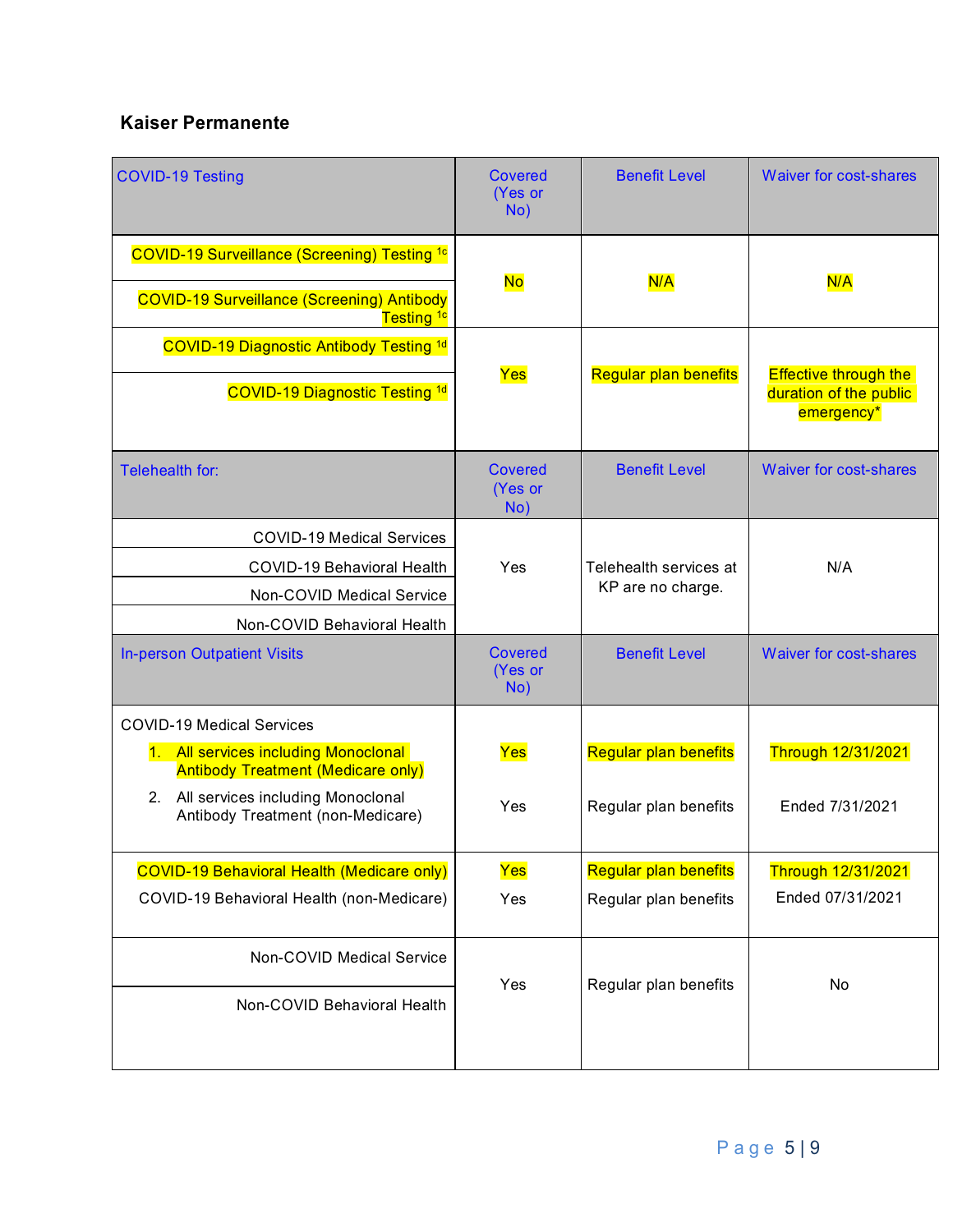| <b>Urgent Care Visits</b>       | Covered<br>(Yes or<br>No) | <b>Benefit Level</b>         | Waiver for cost-shares    |
|---------------------------------|---------------------------|------------------------------|---------------------------|
| <b>COVID-related (Medicare)</b> | Yes                       | <b>Regular plan benefits</b> | <b>Through 12/31/2021</b> |
| COVID-related (non-Medicare)    | Yes                       | Regular plan benefits        | Ended 07/31/2021          |
| Non-COVID related               | Yes                       | Regular plan benefits        | No.                       |
| <b>Emergency Room</b>           | Covered<br>(Yes or<br>No) | <b>Benefit Level</b>         | Waiver for cost-shares    |
| <b>COVID-related (Medicare)</b> | Yes                       | <b>Regular plan benefits</b> | <b>Through 12/31/2021</b> |
| COVID-related (non-Medicare)    | Yes                       | Regular plan benefits        | Ended 07/31/2021          |
| Non-COVID related               | Yes                       | Regular plan benefits        | No.                       |

\*Kaiser Permanente will continue to follow federal regulations that require no out-of-pocket cost sharing for all COVID-19 diagnostic testing for members through the end of the national public health emergency. Kaiser Permanente, by policy, will extend the coverage to the last day of the month following the end of the national public health emergency.

For more information, visit: <https://my.kp.org/universityofcalifornia>

1 Link to DMHC All plan letter dated June 7, 2021 on continued coverage of COVID-19 diagnostic testing.

<https://www.dmhc.ca.gov/Portals/0/Docs/DO/APL21-016-ContinuedCoverageOfCOVID-19DiagnosticTesting.pdf>

c Surveillance testing (screening testing) for workplace, schools, travel or individuals who are asymptomatic with no known exposure to COVID-19.

d Diagnostic testing for individuals who are with symptoms consistent with COVID-19, or asymptomatic with known or suspected exposure to SARS-CoV-2.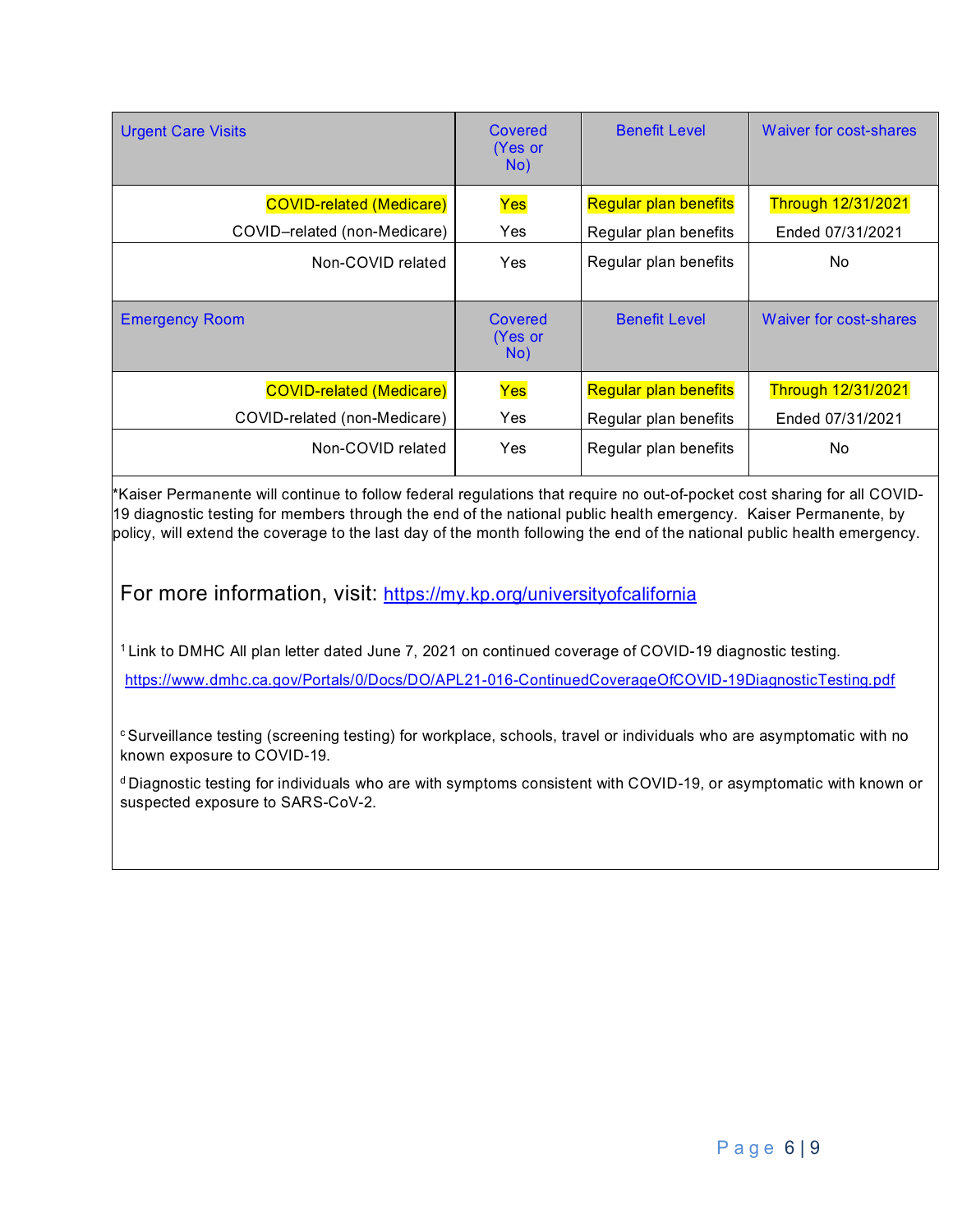## **UnitedHealthcare (UC Medicare Choice)**

| <b>COVID19 Testing</b>                                                                                       | <b>Covered</b><br>(Yes or<br>No) | <b>Benefit Level</b>         | <b>Waiver for cost-shares</b>                                                                 |
|--------------------------------------------------------------------------------------------------------------|----------------------------------|------------------------------|-----------------------------------------------------------------------------------------------|
| COVID-19 Surveillance (Screening) Testing <sup>1c</sup><br><b>COVID-19 Surveillance (Screening) Antibody</b> | <b>No</b>                        | N/A                          | N/A                                                                                           |
| Testing <sup>1c</sup>                                                                                        |                                  |                              |                                                                                               |
| <b>COVID-19 Diagnostic Antibody Testing 1d</b>                                                               | Yes                              | <b>Regular plan benefits</b> | Waived if ordered by a                                                                        |
| <b>COVID-19 Diagnostic Testing 1d</b>                                                                        |                                  |                              | health care provider.<br><b>Effective through the</b><br>duration of the public<br>emergency. |
| Telehealth for:                                                                                              | <b>Covered</b><br>(Yes or<br>No) | <b>Benefit Level</b>         | <b>Waiver for cost-shares</b>                                                                 |
| <b>COVID-19 Medical Services</b>                                                                             |                                  |                              |                                                                                               |
| <b>COVID-19 Behavioral Health</b>                                                                            | Yes                              | Regular plan benefits        | Ended 03/31/2021                                                                              |
| Non-COVID Medical Service                                                                                    | Yes                              | Regular plan benefits        | For Primary Care - ended<br>12/31/2020                                                        |
|                                                                                                              |                                  |                              | For Specialty Care - ended<br>09/30/2020                                                      |
| Non-COVID Behavioral Health                                                                                  | Yes                              | Regular plan benefits        | Ended 09/30/2020                                                                              |
| <b>In-person Outpatient Visits</b>                                                                           | <b>Covered</b><br>(Yes or<br>No) | <b>Benefit Level</b>         | <b>Waiver for cost-shares</b>                                                                 |
| <b>COVID-19 Medical Services</b>                                                                             |                                  |                              |                                                                                               |
| <b>Monoclonal Antibody Treatment</b><br>1.                                                                   | Yes                              | Regular plan benefits        | <b>Through 12/31/2021</b>                                                                     |
| All other COVID services<br>2.                                                                               | Yes                              | Regular plan benefits        | Ended 3/31/2021                                                                               |
| <b>COVID-19 Behavioral Health</b>                                                                            | Yes                              | Regular plan benefits        | Ended 12/31/2020                                                                              |
| Non-COVID Medical Service                                                                                    | Yes                              | Regular plan benefits        | For Primary Care - ended<br>12/31/2020                                                        |
|                                                                                                              |                                  |                              | For Specialty Care - ended<br>09/30/2020                                                      |
| Non-COVID Behavioral Health                                                                                  | Yes                              | Regular plan benefits        | Ended 09/30/2020                                                                              |

Page 7 | 9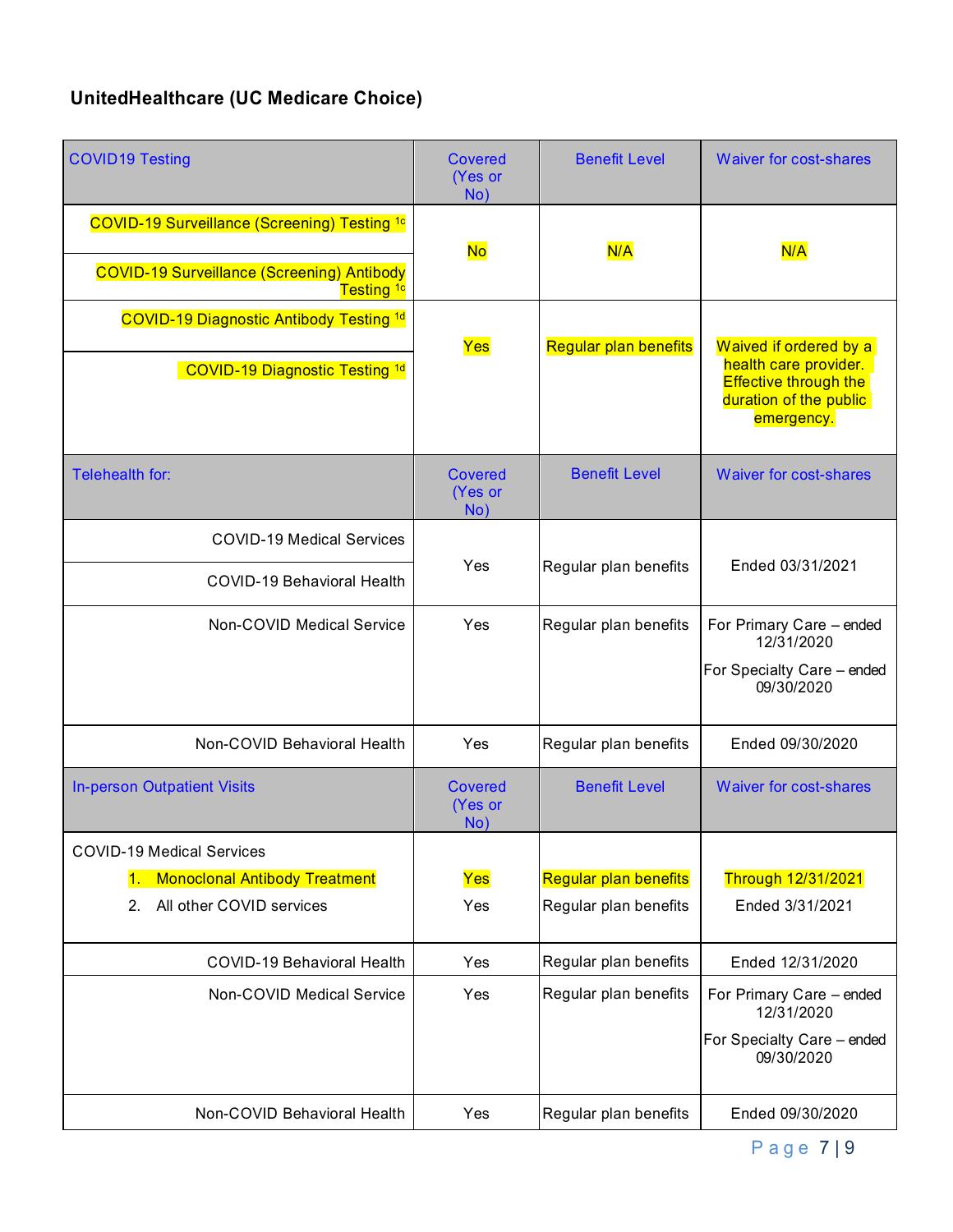| <b>Urgent Care Visits</b>                                                                  | <b>Covered</b><br>(Yes or<br>No) | <b>Benefit Level</b> | Waiver for cost-shares |
|--------------------------------------------------------------------------------------------|----------------------------------|----------------------|------------------------|
| COVID-related                                                                              | Yes                              | Regular plan benefit | Ended 12/31/2020       |
| Non-COVID related                                                                          | <b>Yes</b>                       | Regular plan benefit | No                     |
| <b>Emergency Room</b>                                                                      | Covered<br>(Yes or<br>No)        | <b>Benefit Level</b> | Waiver for cost-shares |
| COVID-related                                                                              | Yes                              | Regular plan benefit | Ended 12/31/2020       |
| Non-COVID related                                                                          | Yes                              | Regular plan benefit | No                     |
| For more information, visit: https://www.uhcretiree.com/uc                                 |                                  |                      |                        |
| <sup>1</sup> Link to DMHC All plan letter dated June 7, 2021 on continued coverage of COVI |                                  |                      |                        |

D-19 diagnostic testing.

<https://www.dmhc.ca.gov/Portals/0/Docs/DO/APL21-016-ContinuedCoverageOfCOVID-19DiagnosticTesting.pdf>

c Surveillance testing (screening testing) for workplace, schools, travel or individuals who are asymptomatic with no known exposure to COVID-19.

d Diagnostic testing for individuals who are with symptoms consistent with COVID-19, or asymptomatic with known or suspected exposure to SARS-CoV-2.